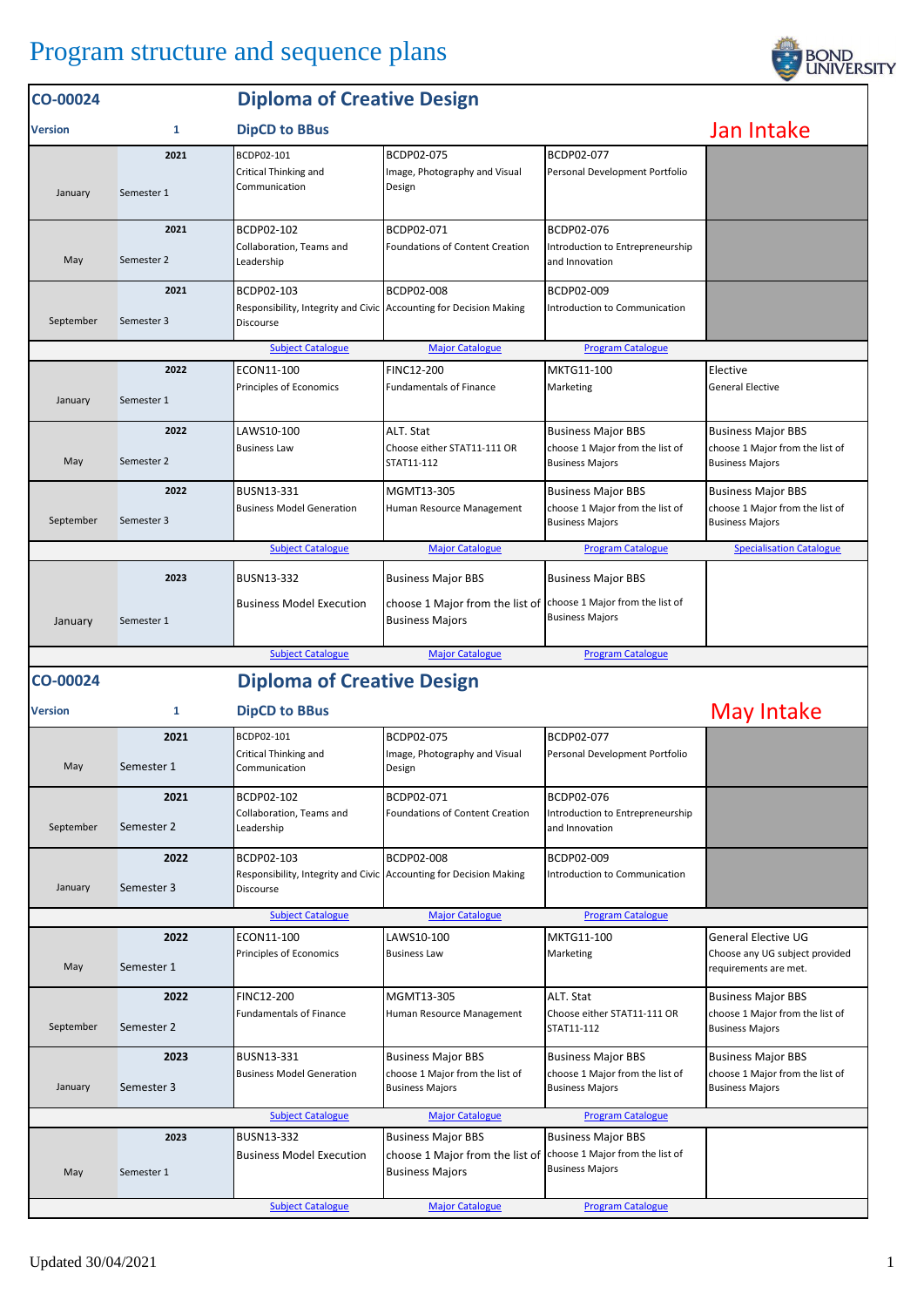| CO-00024                                                                       |            | <b>Diploma of Creative Design</b>                                               |                                                                                           |                                                           |                                                           |  |  |
|--------------------------------------------------------------------------------|------------|---------------------------------------------------------------------------------|-------------------------------------------------------------------------------------------|-----------------------------------------------------------|-----------------------------------------------------------|--|--|
| <b>Version</b>                                                                 | 1          | <b>DipCD to BBus</b>                                                            | Sep Intake                                                                                |                                                           |                                                           |  |  |
|                                                                                | 2022       | BCDP02-101                                                                      | BCDP02-075                                                                                | BCDP02-077                                                |                                                           |  |  |
| September                                                                      | Semester 1 | Critical Thinking and<br>Communication                                          | Image, Photography and Visual<br>Design                                                   | Personal Development Portfolio                            |                                                           |  |  |
|                                                                                | 2023       | BCDP02-102                                                                      | BCDP02-071                                                                                | BCDP02-076                                                |                                                           |  |  |
| January                                                                        | Semester 2 | Collaboration, Teams and<br>Leadership                                          | <b>Foundations of Content Creation</b>                                                    | Introduction to Entrepreneurship<br>and Innovation        |                                                           |  |  |
|                                                                                | 2023       | BCDP02-103                                                                      | BCDP02-008                                                                                | BCDP02-009                                                |                                                           |  |  |
| May                                                                            | Semester 3 | Responsibility, Integrity and Civic Accounting for Decision Making<br>Discourse |                                                                                           | Introduction to Communication                             |                                                           |  |  |
| <b>Subject Catalogue</b><br><b>Major Catalogue</b><br><b>Program Catalogue</b> |            |                                                                                 |                                                                                           |                                                           |                                                           |  |  |
|                                                                                | 2023       | ECON11-100                                                                      | LAWS10-100                                                                                | MKTG11-100                                                | <b>General Elective UG</b>                                |  |  |
| September                                                                      | Semester 1 | Principles of Economics                                                         | <b>Business Law</b>                                                                       | Marketing                                                 | Choose any UG subject provided<br>requirements are met.   |  |  |
|                                                                                | 2024       | <b>FINC12-200</b>                                                               | MGMT13-305                                                                                | ALT. Stat                                                 | <b>Business Major BBS</b>                                 |  |  |
| January                                                                        | Semester 2 | <b>Fundamentals of Finance</b>                                                  | Human Resource Management                                                                 | Choose either STAT11-111 OR<br>STAT11-112                 | choose 1 Major from the list of<br><b>Business Majors</b> |  |  |
|                                                                                | 2024       | BUSN13-331                                                                      | <b>Business Major BBS</b>                                                                 | <b>Business Major BBS</b>                                 | <b>Business Major BBS</b>                                 |  |  |
| May                                                                            | Semester 3 | <b>Business Model Generation</b>                                                | choose 1 Major from the list of<br><b>Business Majors</b>                                 | choose 1 Major from the list of<br><b>Business Majors</b> | choose 1 Major from the list of<br><b>Business Majors</b> |  |  |
| <b>Subject Catalogue</b><br><b>Major Catalogue</b><br><b>Program Catalogue</b> |            |                                                                                 |                                                                                           |                                                           |                                                           |  |  |
|                                                                                | 2023       | <b>BUSN13-332</b>                                                               | <b>Business Major BBS</b>                                                                 | <b>Business Major BBS</b>                                 |                                                           |  |  |
| September                                                                      | Semester 1 | <b>Business Model Execution</b>                                                 | choose 1 Major from the list of choose 1 Major from the list of<br><b>Business Majors</b> | <b>Business Majors</b>                                    |                                                           |  |  |
|                                                                                |            | <b>Subject Catalogue</b>                                                        | <b>Major Catalogue</b>                                                                    | <b>Program Catalogue</b>                                  |                                                           |  |  |

**PROGRAM INFORMATION**

**SUBJECT INFORMATION**

**GENERAL INFORMATION**

**You are registered into Beyond Bond which is a practical, activity-based program that extends across the duration of all undergraduate degrees.**